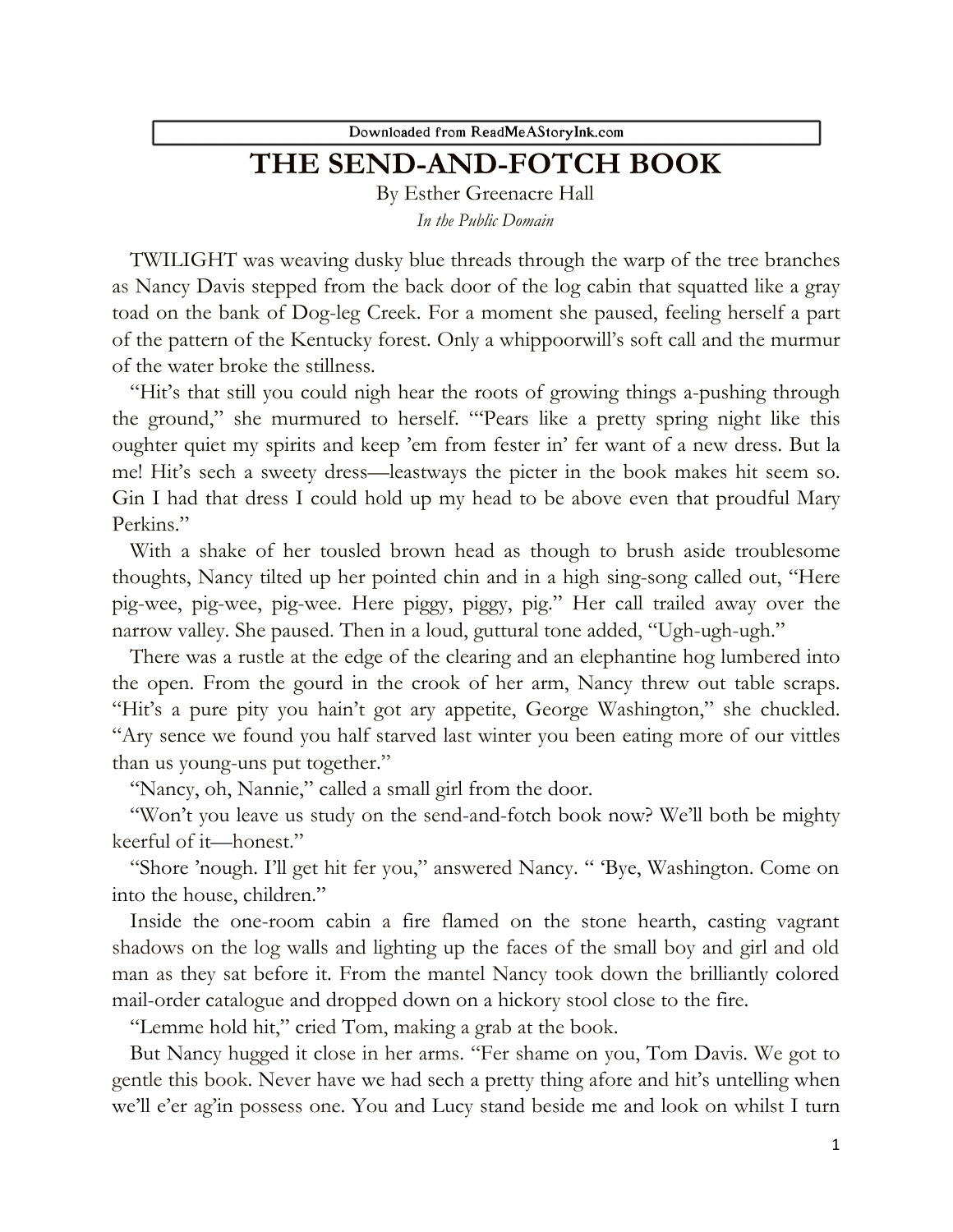the pages. La, Gran'pappy," she added, smiling up at the old man, "I shore wish you could pleasure in this book, too."

Gran'pappy blinked his faded eyes. "I shore do crave to look, too, gal. Gin my eyes could see right I'd read off as smart as you, fer I reckon I'm the onliest old body on Dog-leg Creek as can read."

The girl nodded. "You're the knowingest man here-abouts. Ary body knows hit's your eyes 'n' not your skull-piece that don't work to do no good."

"Haste, Nannie. Show us the play pretties." Tom nudged his big sister impatiently. Intently the three scrutinized the toys.

"There's one o'them engine buggies like teacher narrates about." Tom pointed to a toy automobile.

"And there's a store least-un. Hain't hit sweety-looking," cried Lucy indicating a doll pictured on one of the pages.

The toys entirely inspected, Lucy asked to turn to the clothes. "I plumb hate to look at wearing things," Nancy said hesitantly. "Hit hurts my feelings to see clothes we need so turrible bad and can't buy."

Lucy's face was wistful as she eyed the models in the dress section. "Them dresses is too pretty to wear," she sighed. "I allow folks jest buys them to gladden their hearts by looking on them ary day. They don't never wear them, do they?"

"Silly-wit," scoffed her brother. "Course folks wear them. Hurry up and leave me see the overalls. They're what I want."

But Lucy hovered over the dresses. "That blue one's the dress I hungers atter," she said. "And Nannie wants that red one. Don't you, Nannie?"

Nancy said nothing but stared at her favorite. It was a large colored style plate red and white print with perky ruffles. "That's jest the kind of dress I been acraving all my days—only I didn't know it," she thought. "Gin Mary Perkins could see me in sech a fine frock—"

She bent close to the page and read below the picture:

"One of the loveliest dresses \$1.35 ever bought. Study its lines a moment! The graceful drooping bow—the graceful ripple of the new flounced cuffs, of the fashionable peplum ruffle in front, of the all-around flared skirt, the easy curve of the fitted waist! Picture the gay red background with white figures. Remember that the fabric is guaranteed washable. Sizes fourteen to twenty years—\$1.35.

Some of the words Nancy did not understand. But they sounded grand, like poetry the teacher read in school. She shut the catalogue abruptly.

"Oh, Nannie, I hain't finished looking!"

"Lemme see the overalls."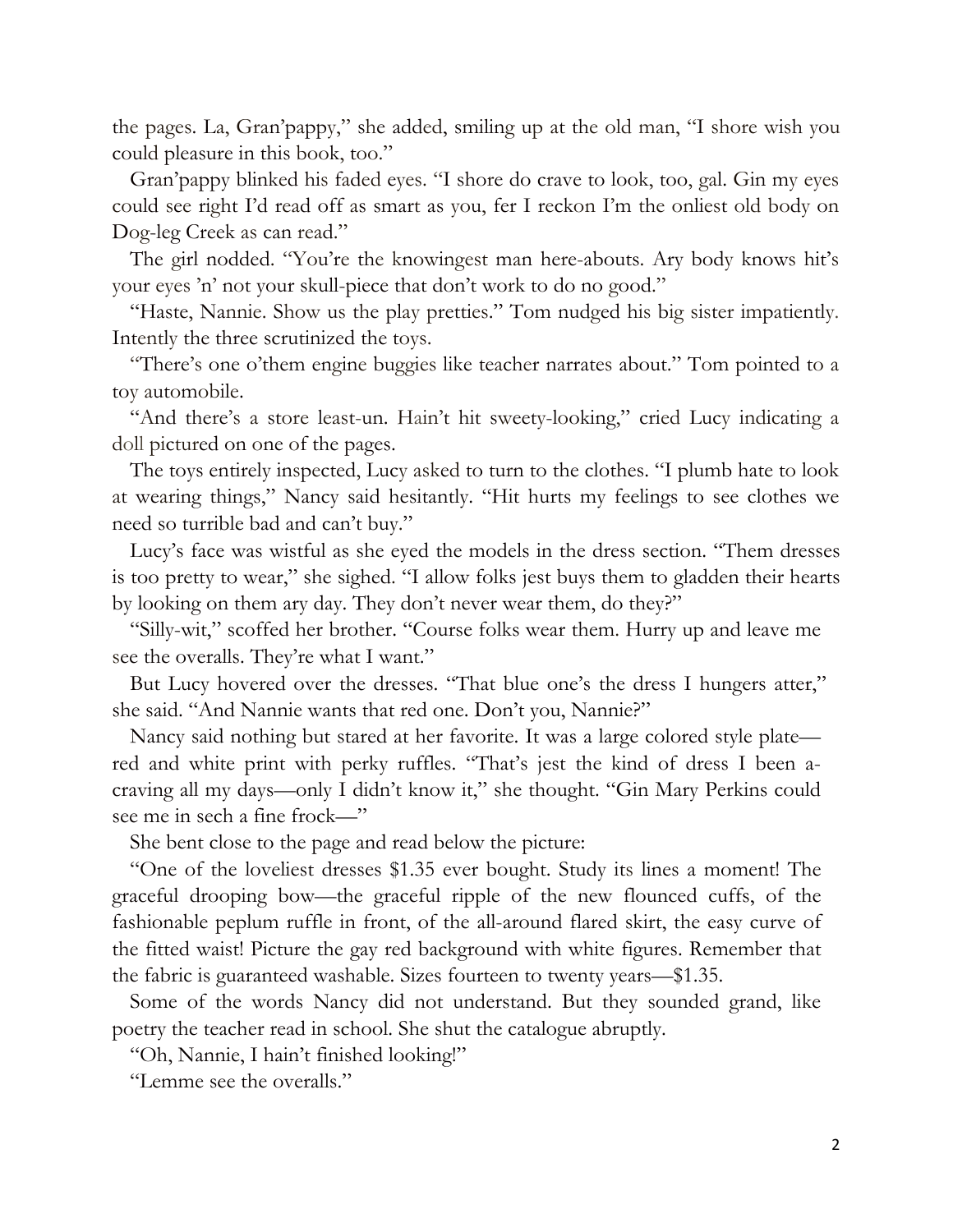But Nancy was firm. "Gin we look on hit much longer we'll get to craving things so bad we won't pleasure in ary thing we have or do."

Gran'pappy looked at her understandingly. "Nancy's right," he quavered. "Hit's a pure pity to think too much on what we hain't got."

Nancy stood up and put the catalogue back on the mantel.

"Shuck off your clothes, young-uns, and go to bed," she said.

When the rest were asleep Nancy crawled out of bed and wrapped a quilt around her shoulders. "I'm weak, pure weak," she thought as she took down the catalogue and crouched beside the hearth. By the light of the dying embers she stared at the red and white dress, reading again and again, "One of the loveliest dresses \$1.35 ever bought."

May slipped slowly into June. Every day from sun-up to sun-setting the Davis children hoed corn in the steep patch that lay high on the hillside above the cabin. The children's legs ached. Their backs ached. The sun was a great hot hand pressing mercilessly down upon their heads. Nancy hoed with slow, even strokes. Several rows above her, Tom and Lucy lifted their hoes jerkily, stopping often to rest.

"Psst, Nannie. Thar comes Mary Perkins," warned Lucy.

Nancy pushed back her straw hat. Sure enough. Picking her way up the slope was a girl in a crisp black and white calico. Mary's father was the biggest moonshiner on Dog-leg. It was no wonder that Mary always had pretty dresses and even wore shoes in summer time. Nancy disliked Mary because of her superior manner, while Mary bore a grudge against the other girl for beating her in a spell-down before school closed. Their manner bespoke their mutual dislike.

"Howdy," said Mary, not too warmly, yet affably enough.

"Howdy," Nancy gruffly returned the greeting. She was acutely aware of the tear in her skimpy skirt and of dust on her legs and face.

"I jest been down to the store sending off an order fer some new clothes," volunteered the visitor. "I figgered I'd need a new dress fer the anniversary celebration."

Tom and Lucy edged down the hill. "What cel'bration?" asked Tom.

"Why, ain't you heern tell? Thar's going to be great goings-on in Windsor-townfireworks 'n' a merry-go- round 'n' speeches 'n' the governor hisself will be thar."

"Really!"

"The governor!"

"Yes. I allow folks from ary holler fer miles around will be thar. Hit's too bad you got young-uns and an old grandsir' to keer fer, Nancy. I don't reckon you'll be going. Will you?"

"Likely not," Nancy answered.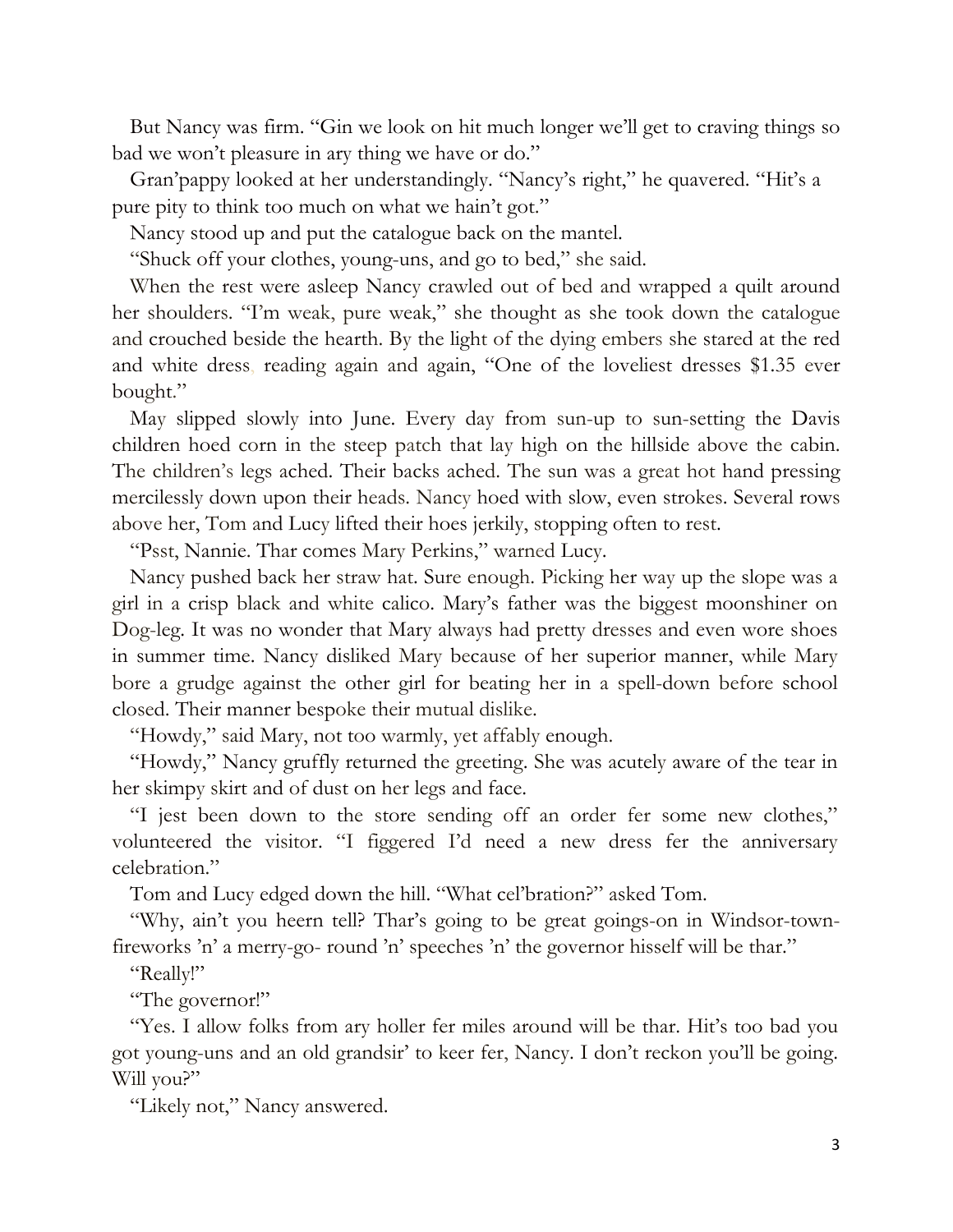Tom and Lucy raced down to the cabin to tell their grandparent the news, and Nancy followed as soon as Mary had left.

"To think that the governor of this great Kaintucky-land will be thar!" exclaimed the old man when he heard the news. "I'm too trimblish to go the twenty mile to Windsor-town, e'en gin we had a mule to ride. But you young-uns can go. There's no need for you to stay home with me."

Tom and Lucy set up whoops of glee, but Nancy's face was sober. "I don't feel to go without you, Gran'pappy," she said. "I'd ruther bide at home."

"Shame on you, Nancy Davis," scolded Gran'pappy. "Would you keep the younguns from paying honor to our grandsir's that made this Kaintucky-land free from the English rule? I'm nigh the end of the trail. But you young-uns are jest putting foot to life. You need to see great folk like a governor so's you'll everly grow big in your deeds and thoughts."

"What'll we wear?" cried Lucy.

Nancy frowned. "Fer massy sake, I don't see how we can go to Windsor-town! Tom's trousers are nigh worn through the seat. And Lucy's calico has more holes than our picket fence. This dress of mine is so short I'm ashamed to have even the chickens see me in hit."

Gran'pappy blinked in distress. "I hain't never put countenance to vanity," he said. "But I'd ruther you stayed home than to be unseemly clad in the presence of the governor."

"Aw shucks! We can't go then. We'll never get money fer clothes," grumbled Tom.

" 'Pears like we never do have ary frolicking," choked Lucy.

"Waal, mayhaps we can contrive clothes some way," said Nancy, but in her heart she was doubtful.

One noon several days later as Nancy was putting cornpone to bake on the hot hearthstones, Tom burst in the door crying, "Nat Hill and Sam Perkins are quarreling at each other over George Washington. They both claims him."

Nancy flew outside, Gran'pappy hobbling after her. The two men down at the picket fence took no notice of the children as they eyed the hog which was rooting around the porch.

"That thar's *my* hog," shrilled Nat Hill. "Hit run wild last summer with my other shotes but hit never come home in the fall. Hit's my own hog I tell you, Sam Perkins."

"That's jest how come me to lose my hog," declared Perkins. "See that long scar on that creetur's left shoulder? Waal, my brute had a scar jest like that. He laid down on my scythe and cut hisself."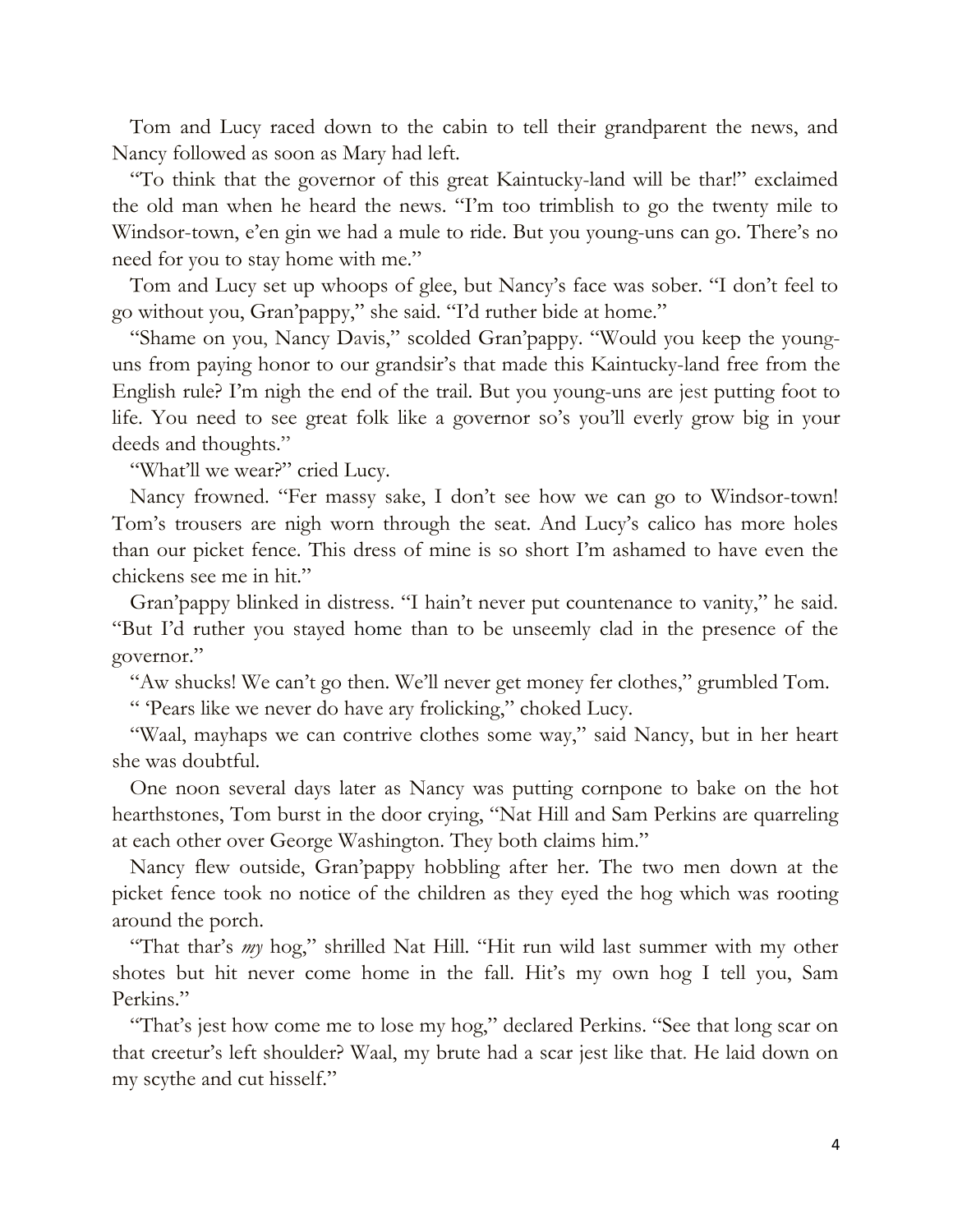"Shucks, ary hog is likely to get cut up in the brush. That ain't nary proof. That's my hog and gin you doubt hit look at hits left hind leg. See? Hit's shorter than tothers."

"Hit is that," reluctantly agreed Perkins.

"Yes, and hogs can't shorten their legs theirselves. Their legs are born right or not right. Now my hog was born with three right legs and one short-like. That's my hog fer sartain 'n' I'll jest take him long home."

"Neither of you is toting that hog away," cried Nancy.

The men turned to her in surprise. "How come you by that hog, gal?" drawled Perkins.

"He come here nigh starved last winter," answered Nancy. "We fed him like a leastun fer months. Being's how you hain't sartain you ever even seen him afore, I'll keep him." Her eyes flashed and her voice was determined.

"Dad-burned, but I craves that shote," grumbled Perkins.

Nancy's eyes narrowed. "Fer-why don't you buy hit offen me?"

The men shuffled their feet in the dust.

"Waal, I don't—" began Hill.

But Perkins smiled in a superior manner. "I'll give a dollar."

Hill's mouth dropped in surprise but Nancy turned and walked away. "A dollar!" she said scornfully over her shoulder.

"Hey, gal, I'll part with two dollar," called Hill.

"Four," shouted Perkins.

"Four-fifty." The men glared at each other.

"Five dollar," boomed Perkins.

Nancy hastened back to the fence. "He's yourn. Gin you got the money you can tote him home now."

In awed silence the others watched Perkins open a worn leather pouch and extract five crumpled dollar bills. Who but a moonshiner could possess that much money at one time! Nancy stretched out her hand. Her fingers trembled slightly as they gripped the bills. "Run fetch a rope fer Washington," she told Tom in a voice husky with suppressed excitement.

"Waal, five dollar's a right smart bit of money," said Hill as he started off to follow Perkins and the hog down the trail. "That money'd buy enough store vittles to last our folks all winter. I'm right proud I didn't squander ary cash. Besides the shote hain't as fine looking as I jedged it was at first."

As soon as the men were out of sight, the Davises hugged one another excitedly.

"Now we can buy some clothes," squealed Lucy.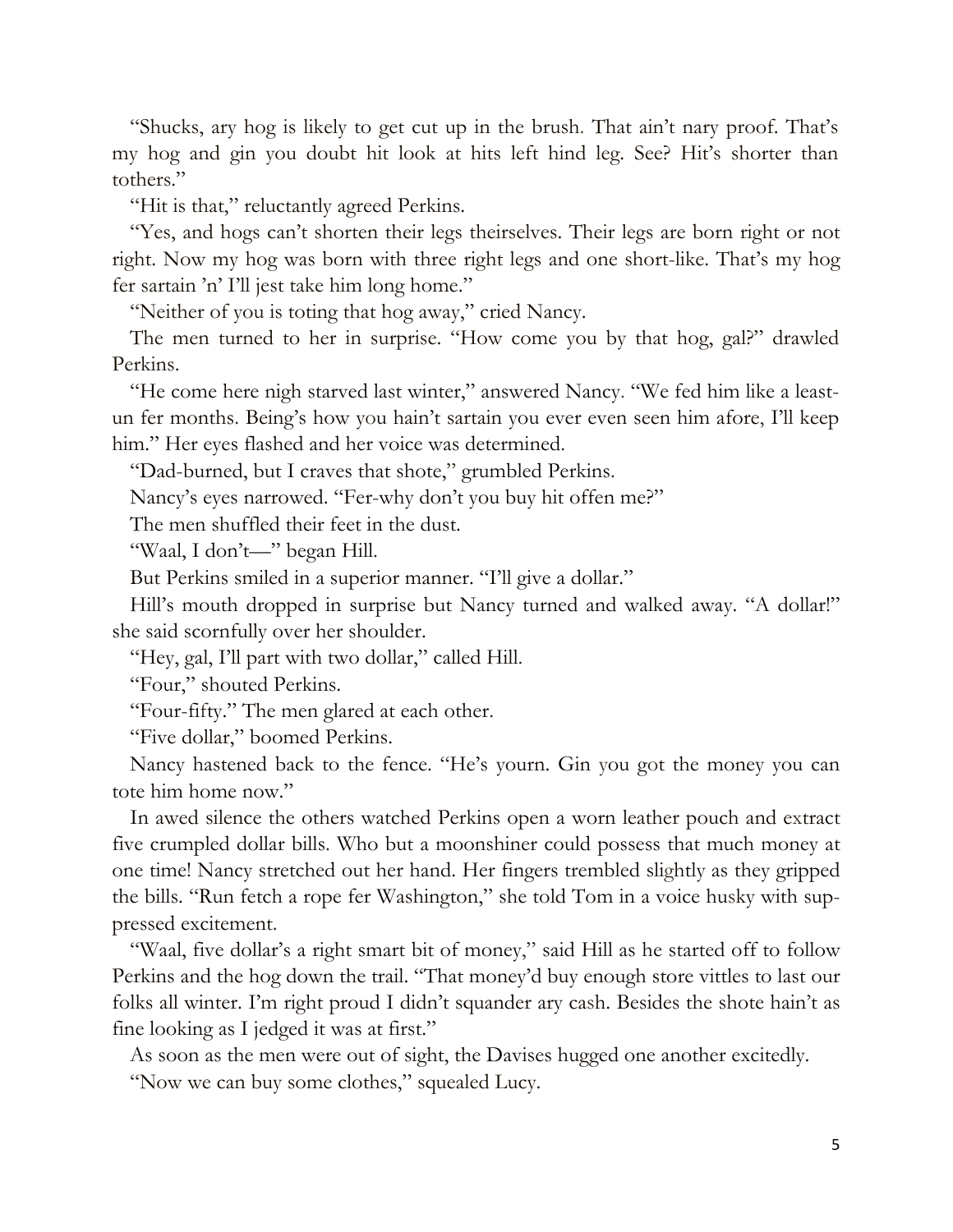"We'll go to Windsor-town."

"You can see the governor," beamed Gran'pappy.

All afternoon the family pored over the catalogue, Gran'pappy hovering around the children giving advice and trying unsuccessfully to distinguish the objects on the pages. At last the list was completed and Nancy read aloud: "Shirt fer Gran'pappy, seventy cents; overalls fer Gran'pappy, seventy-nine cents; shirt fer Tom, fifty cents; over-alls fer Tom, seventy-nine cents; dress fer Lucy, seventy-nine cents; dress fer me, one dollar and thirty-five cents."

She paused. "Hit ain't seemly fer me to get a costlier frock than Lucy. I—"

"Shucks, gal, you need that red dress fer your sperrit's good," said her grandfather. "Now you tote that order right down to the store and have Lucas Wiley back the letter fer you 'n' help you fill out the order paper proper."

As Nancy stood up, the catalogue slid off her lap to the floor. She stooped to pick it up. It was open at a page of queer-looking articles. Beneath the largest one pictured there she read: "For those who can't see to read, this magnifying glass is a blessing. Guaranteed to make letters three times their normal size. Even the weakest eyes can see when this is used. It sells for only \$1.20."

Nancy stared at it. Was there really something that could help Gran'pappy read?

"Hain't you never coming?" called Tom.

"Walk on," answered Nancy. "I'll foller."

With her stubby pencil she crossed out on the paper, "Red and white dress." And in its place she wrote, "Reading glass, \$1.20."

" 'Bye, Gran'pappy," she said huskily.

Her feet, usually so swift and sure, acted strangely as she hurried down the creek trail. They slipped on wet stones in the branch bed and stumbled. A blackberry bush stretched a teasing bramble across the path. But Nancy neither heard the rip of her dress as she passed it nor felt the ugly scratch it left on her cheek. The red dress was gone. She'd never see its gladsome color, never touch its ruffles that were crisp and white.

There was great excitement in the Davis cabin three weeks later when a neighbor stopped by to leave the mailorder package. Nancy opened the box herself.

"I see some blue. Hit's my dress," shrieked Lucy.

"You're the awkwardest gal. Get out of my way," ordered Tom. "Thar's my overalls."

Nancy handed a package to old John Davis. "Here's a surprise fer you, Gran'pappy," she said.

With trembling fingers he unwrapped it. "Why, what be this? Hit's glass."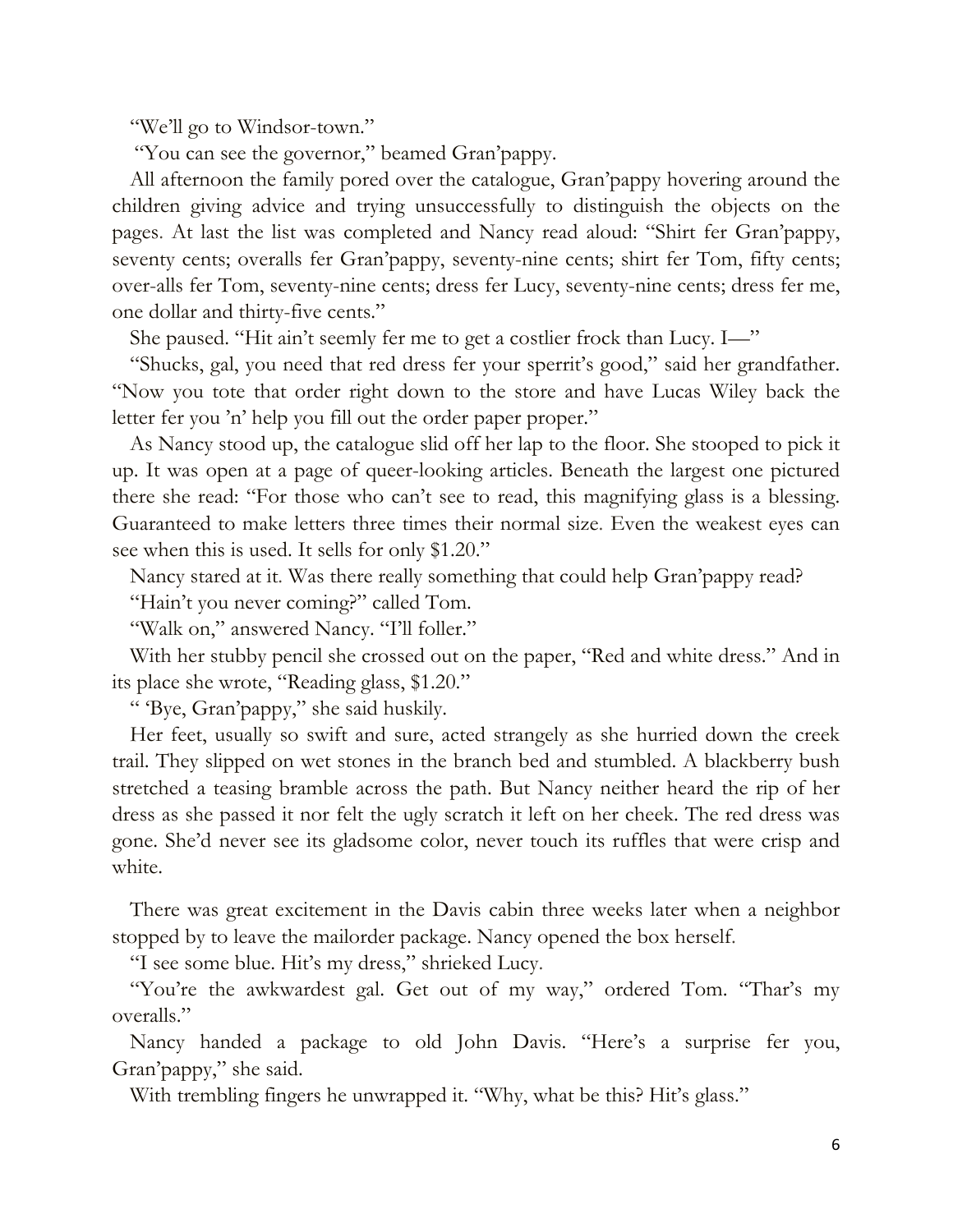Nancy picked up the catalogue. "Hold the glass over some writing," she said eagerly. "I think that's how you use hit. Thar, now look through the glass."

The children crowded close. There was a breathless silence. The old man bent low and squinted through the oval. His voice came slow and wondering.

"Praise be to the Lord! I can read. I can see them words like my eyes was young ag'in. Hit's magic, pure magic. How come this charm to me, Nancy gal?"

Briefly she explained how she'd noticed the glass in the send-and-fotch book.

"Ne'er did I think sech happiness would reach me," marveled Gran'pappy. "I'm plumb wore out with happiness." And he sank down on a chair.

When the excitement had subsided Lucy suddenly cried, "Whar's Nancy's frock?" "Why, hain't it here?" asked the old man anxiously.

Nancy picked up papers busily. "I changed my mind. It was too noisysome a color." The children looked at her, perplexed. "But you wanted hit !" Lucy puzzled.

Gran'pappy looked at Nancy searchingly. "I allow with my glass you must 'a' spent all the money. Didn't you, gal ?" he asked.

"Nigh all"

"I reckoned so. You're the unselfishest gal ever I knowed, Nancy."

Nancy sent him a quick smile but her lips trembled.

Early in the morning a week later the Davis children started on their journey to Windsor-town. By taking two days for the twenty miles, they could get there easily.

"Now don't mourn e'en a little grain 'cause I can't go," Gran'pappy told them in farewell. "With my reading glass I'm so gladsome that I don't care 'bout seeing ten governors. Jes' go on and have a good time."

Tom and Lucy were in the gayest of spirits, and Nancy had to remind them constantly not to go too fast and get worn out on the first part of the trip. All three wore their old clothes. The new apparel was wrapped in a gunny sack and slung across Nancy's back. Never before had the Davises been away from their valley, and every twist of the trail was alluring. Although Nancy tried her best to think only of the frolicking ahead, her thoughts persisted in turning to the red dress. How happy she would be if it were tucked in the roll on her back. Instead she had with her the linsey dress. It was her winter frock. She had woven it from wool that she had dyed in walnut bark. It was a coarse, heavy dress. How uncomfortable she'd look and feel in it on a hot day.

It was very early in the morning when the children entered Windsor-town on the day of the celebration. But already the town was full of people.

"Lookit the big houses," said Tom, pointing to a small two-story building.

"Lawsy, I never knowed there was so many folks in all Kaintucky," gasped Nancy.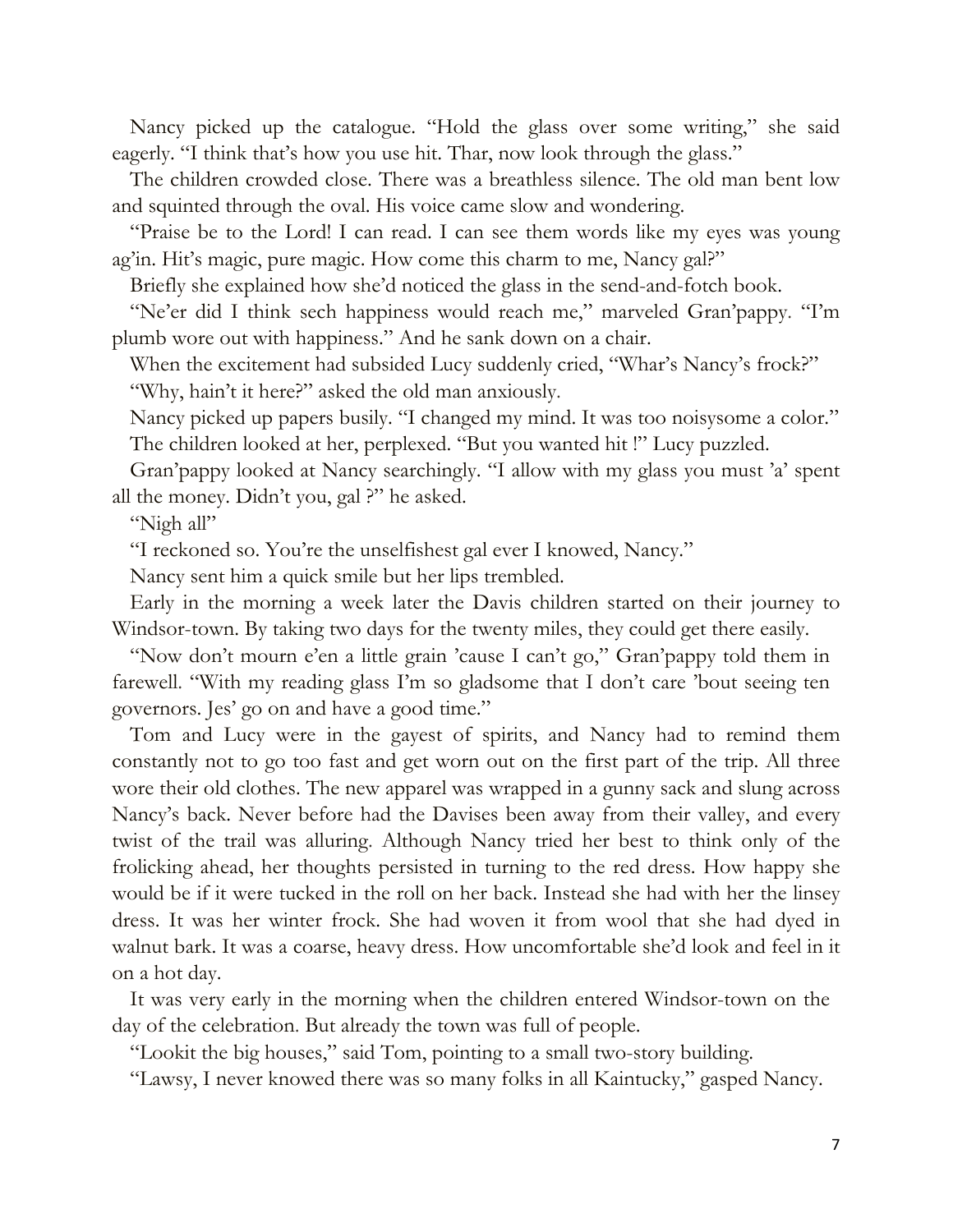Up and down the street the three went, halting at each tiny store window to inspect the displays with wondering eyes. By nine o'clock the dusty street was milling with people. Soon the crowd began to move toward a vacant lot where stood a great tent. Walking in the midst of the throng, Nancy and the children found themselves pushed into the tent. Grabbing Tom and Lucy, Nancy propelled them up an aisle to a bench directly in front of the platform.

"My, we shore got fine places," she panted.

"What comes now?" whispered Lucy.

"I heered somebody say the governor talks in here," said her sister.

Nancy glanced at the women around her. Most of them wore bright-colored calicoes and ginghams. A few even had cheap silks.

"Howdy, Nancy," said a patronizingly sweet voice.

Directly behind Nancy sat Mary Perkins in a red silk dress with a yellow straw hat atop her yellow curls. Nancy caught her breath at the sight of such finery. She managed a smile. Then she sank down as low as she could so the old winter's dress wouldn't show any more than necessary. The dress was terribly hot and Nancy's face felt red.

Mary leaned forward to say, "I was proud pappy could holp you out by buying that hog. He says hit really wa'n't worth the money but he aimed to give you a little extry money seeing you hain't got ary pappy."

Nancy flushed crimson and opened her lips to answer. But a piano began to bang out the national anthem. There followed speeches by Windsor officials, speeches by politicians from outside towns and more singing. Nancy scarcely heard them all. Why did Mary Perkins have to sit right behind her all dressed up in red silk while she wore her brown winter linsey?

"Ladies and gentlemen, it is my great pleasure and privilege to present the Honorable George Henderson Williams, governor of the state of Kentucky."

With a start Nancy realized where she was. She looked up at the tall, handsome man with white hair and kindly face. In a strong, compelling voice he spoke.

"No people in the United States have more right to be proud of their ancestry than have you mountain folk of Kentucky. It was your great-grandparents and their parents who first hewed their way through the forests from the Atlantic seaboard.

"The early Kentucky men were brave and courageous. But to me the women were the greatest to be admired. They left security and comfort. They came into the wilderness to fight beside their men, to bear children in deprivation, to care for their families undaunted and tireless. They made their own soap. They ground their own corn. They even spun their own clothes and—"